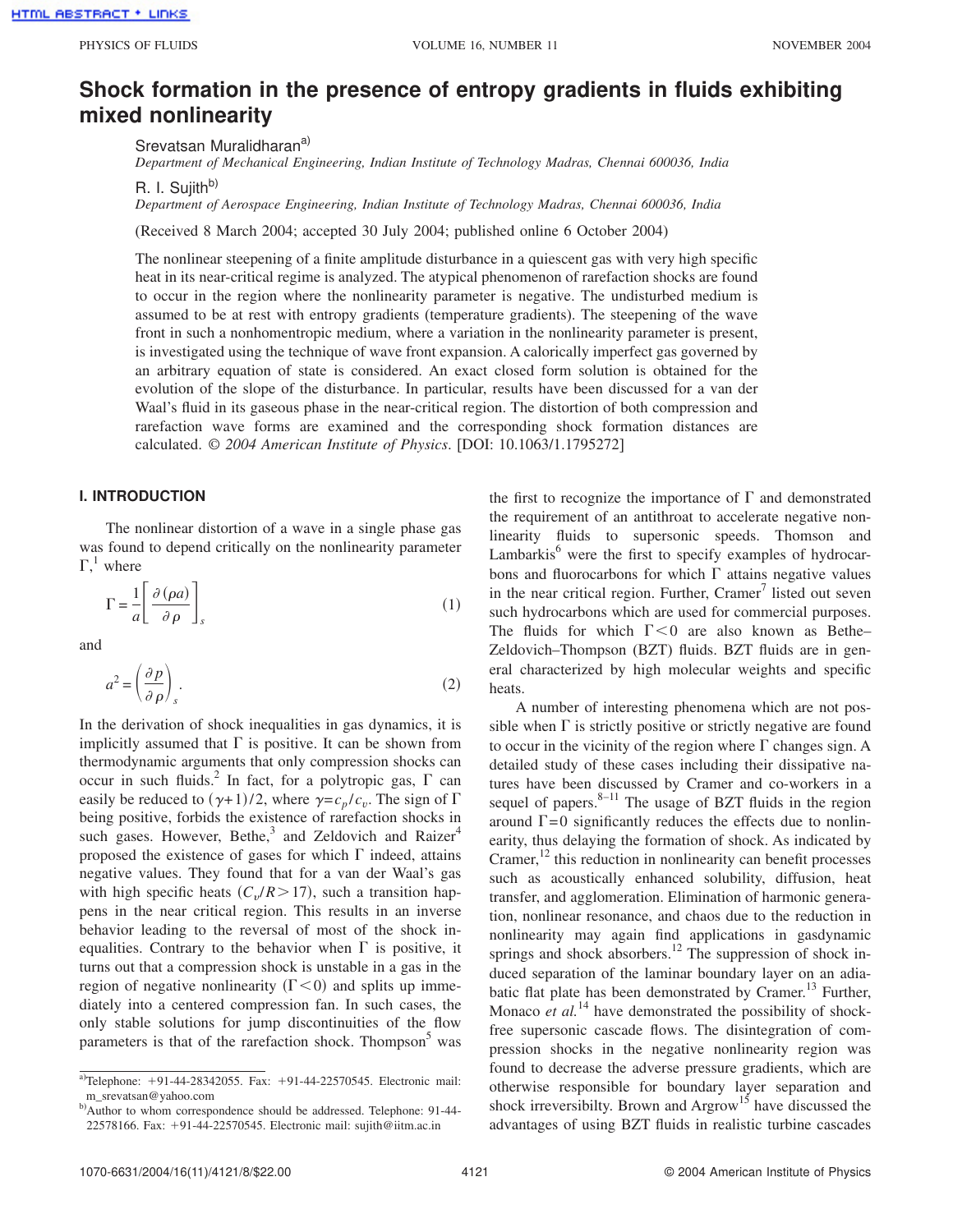of organic Rankine cycle engines where they are found to increase the overall efficiency. The above mentioned advantages are much ascribed to the natural dynamics of BZT fluids and do not demand excessive redesign of the turbine cascades exemplifying the potential advantages of the usage of BZT fluids.

Experimental confirmation of the existence of rarefaction shock in the single phase gas regime does not exist to the best of the authors' knowledge. However, Fergason *et al.*<sup>16</sup> have described a procedure which provides a starting point for the experimental verification of the nonclassical phenomenon. They have also given examples of cases where  $\Gamma$  is positive both upstream and downstream of a rarefaction shock. However, the above possibility is subject to the condition that the adiabat curve connecting the states must pass through the negative nonlinearity region. Further, they have simulated the evolution of a rarefaction shock wave by integrating the two-dimensional Euler equations for FC-70 (perfluro-tripentlyamine) using van der Waal's equation of state confirming their conceptual model. While Fergason *et al.*<sup>16</sup> begin with a rarefaction shock wave (RSW) and describe its dynamics, the present study concerns the formation of a RSW from a finite amplitude nonshock wave.

The propagation of a wave in a uniform homentropic medium have been investigated by several authors.<sup>6,9,11</sup> Kluwick and  $\text{Cox}^{\frac{1}{7}}$  have analyzed the evolution of small amplitude waves in a medium having temperature stratification. They analyzed the local evolution of a wave in the medium using perturbation techniques. In the present study, however, the interest is on the global evolution of the wave, and moreover, there is no restriction on the amplitude of the wave. An exact, closed form solution is obtained for the steepening of the wave front of a finite amplitude wave traveling in a quiescent medium with density or temperature gradients. Such a case may often be encountered in a duct having BZT fluids with an axial temperature variation. The steepening of a disturbance in the medium is followed using the technique of wave front expansion (Whitham).<sup>18</sup> Lin and Szeri,<sup>19</sup> and Tyagi and Sujith<sup>20</sup> have investigated the effect of entropy gradients and area variation on the nonlinear distortion of a wave. They consider a finite amplitude wave having a first order discontinuity at the wave front and follow its motion. Their analysis, however, is valid only for the case of a polytropic gas. Since the assumption of ideal gas breaks down in the near-critical region, a more general analysis is required. Hence, in the present paper, the analysis is further generalized to describe the case of a gas with an arbitrary equation of state with varying specific heats, i.e., specific heat is a function of both temperature and pressure. The study of shock formation in an inhomogeneous medium, i.e., entropy or temperature gradients, for a gas exhibiting a region of negative nonlinearity in its near critical regime is the primary goal of this work.

The rest of the paper is organized as follows: In Sec. II, the method of wave front expansion is used to determine the time evolution of a wave front. A brief discussion of the results for a homentropic case is presented in Sec. III A. In Sec. III B, the steepening of the wave in a nonhomentropic environment is discussed. The effect of variation in  $\Gamma$  on the distortion of the wave and the corresponding shock formation distances are presented for some interesting cases.

# **II. THEORY**

# **A. Governing equations**

The governing equations describing the flow of an inviscid, nonconducting, isentropic gas are the following: Continuity,

$$
\frac{\partial \rho}{\partial t} + u \frac{\partial \rho}{\partial x} + \rho \frac{\partial u}{\partial x} = 0; \tag{3}
$$

momentum,

$$
\frac{\partial u}{\partial t} + u \frac{\partial u}{\partial x} + \frac{1}{\rho} \frac{\partial p}{\partial x} = 0;
$$
\n(4)

energy,

$$
\frac{\partial s}{\partial t} + u \frac{\partial s}{\partial x} = 0.
$$
 (5)

Equations  $(3)$ – $(5)$  form a hyperbolic system and with the equation of state, they completely describe the flow. The undisturbed medium is assumed to be at rest. To study the propagation and distortion of a wave in the medium, Eqs. (3)–(5) are manipulated and written along their characteristics in the  $(t, x)$  plane:<sup>21</sup>

$$
\rho \frac{d^+ u}{dt} + a \frac{d^+ \rho}{dt} = \left(\frac{\partial p}{\partial s}\right)_{\rho} s_x \quad \text{on} \quad C_+ : \frac{d^+ x}{dt} = u + a,\tag{6}
$$

$$
\rho \frac{d^2 u}{dt} - a \frac{d^2 \rho}{dt} = \left(\frac{\partial p}{\partial s}\right)_{\rho} s_x \quad \text{on} \quad C_- : \frac{d^2 x}{dt} = u - a,\tag{7}
$$

$$
\frac{dp}{dt} - a^2 \frac{d\rho}{dt} = 0 \quad \text{on} \quad C_0: \frac{dx}{dt} = u.
$$
 (8)

In the above set of equations,  $d^+ / dt$ ,  $d^- / dt$ , and  $d/dt$  are derivatives taken along the  $C_+$ ,  $C_-$ , and  $C_0$  characteristics, respectively.

In the present problem, a finite amplitude wave with a compact support having a discontinuity in its first derivative at the wave front is considered. It can then be shown that the leading edge of the wave propagates along the characteristics *C*<sub>+</sub> and *C*<sub>−</sub> with velocities *a* and −*a*, respectively.<sup>18</sup> Since the undisturbed medium is at rest,  $C_0$  characteristics are absent at the wave front. The rate of steepening of the leading edges is followed using the technique of wave front expansion. A shock forms when the slope at the leading edge becomes infinity. The disadvantage of the present method is that it neglects the possibility of formation of shock in the middle of the wave. It, however, illustrates the effect of variation in  $\Gamma$  on the nonlinear distortion of the wave. Besides, the method yields a closed form solution which is of valued significance.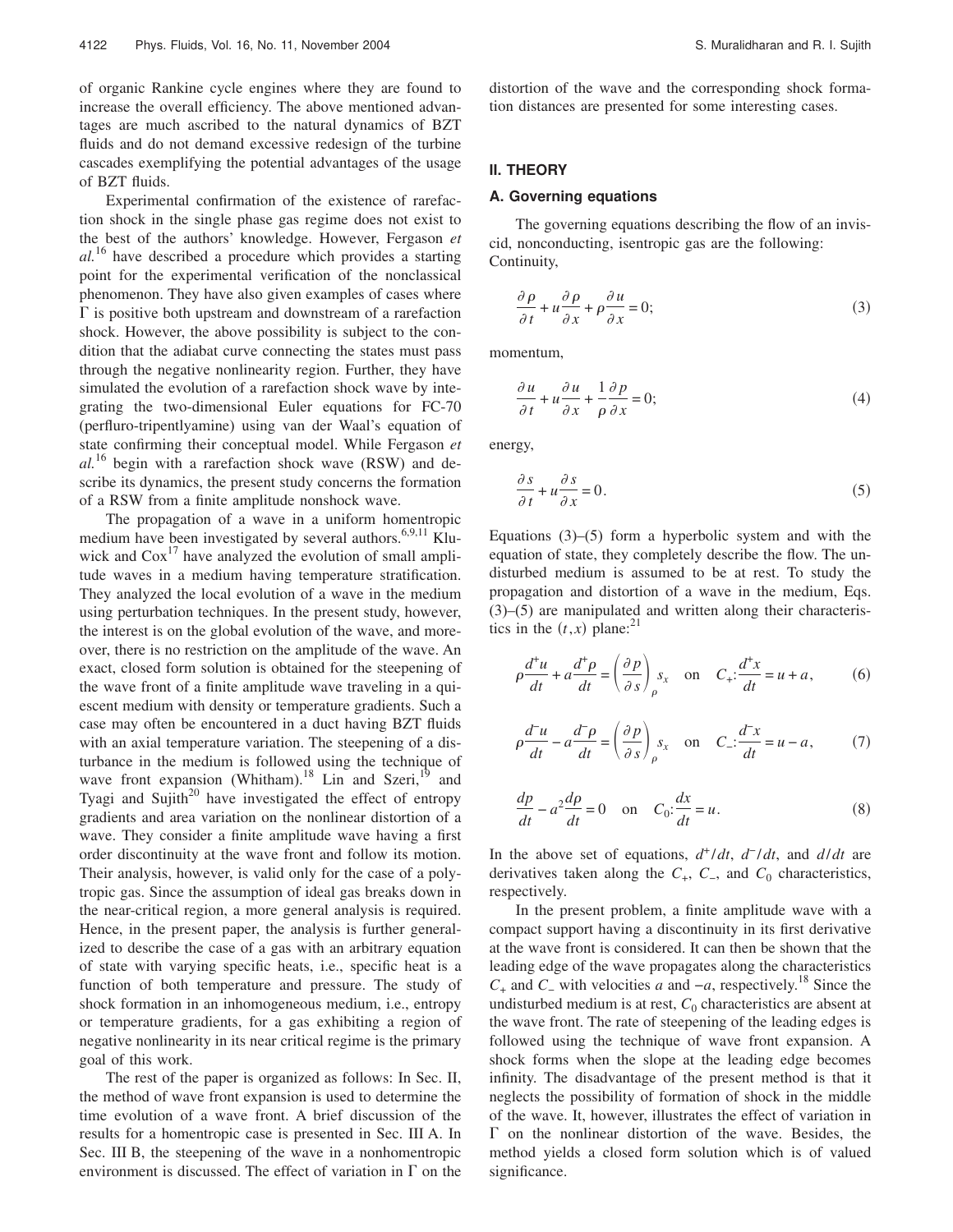# **B. Wave front expansion**

In the neighborhood of the wave front, a different coordinate system,  $\xi = x - X(t)$ , is defined, where  $X(t)$  is the position of the wave front. Physically,  $\xi$  represents the distance measured from the wave front. Hence, (i)  $\xi=0 \Rightarrow x=X(t)$ , describes the motion of the wave front; (ii)  $\xi > 0$  is the region of the undisturbed quiescent medium into which the wave propagates; and (iii)  $\xi$ <0 is the region behind the wave front where the flow is unsteady. As mentioned in the preceding section, the motion of the leading edge of the right running wave is governed by the following equation:

$$
\dot{X}(t) = a_0[X(t)],\tag{9}
$$

where ":" indicates time derivative and the subscript "0" indicates the value of the flow variable in the undisturbed medium. Henceforth, the analysis is performed for the right running wave. The left running wave can be analyzed in a similar fashion. As the wave propagates, a flow variable  $\lambda$ for  $\xi$ <0 can be expanded in terms of its derivatives at the wave front as shown below.<sup>18</sup>

$$
\lambda(\xi, t) = \lambda_0[X(t)] + \xi \lambda_1(t) + \frac{\xi^2}{2} \lambda_2(t) + \cdots,
$$
 (10)

where  $\lambda$  indicates p,  $\rho$ , or u, and  $\lambda_1, \lambda_2, \ldots$  denote the corresponding spatial derivatives behind the wave front. Since  $\xi > 0$  is an undisturbed region,  $u_0[X(t)] = 0$ . Further, to clarify, since a discontinuity in the first and the higher derivatives are present at the wave front,

$$
\lambda_1(t) \neq \lambda'_0[X(t)], \quad \lambda_2(t) \neq \lambda''_0[X(t)], \quad \dots \,, \tag{11}
$$

where "'" indicates spatial derivatives. Here the left-hand side of the inequalities in Eq. (11) are derivatives behind the wave front (disturbed region) and right-hand side are derivatives in front of the wave front (undisturbed region). It is also known from thermodynamics that  $a=a(p, \rho)$ . Hence,

$$
a(p,\rho) = a_0[X(t)] + \xi p_1 \left(\frac{\partial a_0}{\partial p}\right)_\rho + \xi p_1 \left(\frac{\partial a_0}{\partial \rho}\right)_p + \cdots
$$
\n(12)

The derivatives with respect to *t* can be obtained using

$$
\left[\frac{\partial}{\partial t}\right]_x = \left[\frac{\partial}{\partial t}\right]_{\xi} + \left[\frac{\partial \xi}{\partial t}\right]_{x} \left[\frac{\partial}{\partial \xi}\right] = \frac{\partial}{\partial t} - a_0[X(t)]\frac{\partial}{\partial \xi}.
$$
 (13)

The flow terms in Eqs.  $(3)$ – $(5)$  are expanded using Eqs.  $(10)$ , (12), and (13). Comparing the coefficients of  $\xi^0$  and  $\xi^1$ , one finds

 $\xi^0$  terms,

$$
(\rho'_0 - \rho_1)\dot{X}(t) + \rho_0 u_1 = 0; \tag{14}
$$

 $p_1 = \rho_0 u_1 \dot{X}$  $f(t);$  (15)

$$
(p'_0 - p_1)\dot{X}(t) - (\rho'_0 - \rho_1)\dot{X}(t)a_0^2 = 0; \qquad (16)
$$

$$
[\dot{\rho}_1 - \rho_2 \dot{X}(t)] + \rho_0 u_2 + 2\rho_1 u_1 = 0; \qquad (17)
$$

$$
\rho_0 u_2 \dot{X}(t) + \rho_1 u_1 \dot{X}(t) - \rho_0 u_1 - \rho_0 u_1^2 - p_2 = 0; \tag{18}
$$

$$
[\dot{p}_1 - p_2 \dot{X}(t)] + p_1 u_1 = 2a_0 \left( p_1 \frac{\partial a}{\partial p} + \rho_1 \frac{\partial a}{\partial \rho} \right) (\rho'_0 - \rho_1) \dot{X}(t) + a_0^2 [\dot{\rho}_1 - \rho_2 \dot{X}(t) + \rho_1 u_1].
$$
 (19)

The matrix formed by the coefficients of first derivatives in Eqs. (14)–(16) is singular. Hence, the first set of equations reduces to  $p'_0 = 0$ , which is as expected in a stationary undisturbed flow. Similarly, coefficients of the second derivatives in Eqs. (17)–(19) form a singular matrix. Hence, on elimination of the second derivatives, Eqs. (17)–(19) yields

$$
\frac{du_1}{dt} + u_1^2 \left[ 1 + \frac{\rho_0}{a_0} \left( \frac{\partial a}{\partial \rho} \right)_p + \rho_0 a_0 \left( \frac{\partial a}{\partial \rho} \right)_\rho \right] \n+ u_1 \left[ \frac{\ddot{X}(t)}{2\dot{X}(t)} + \frac{\rho_0' \dot{X}(t)}{2\rho_0} + \rho_0' \left( \frac{\partial a}{\partial \rho} \right)_p \right] = 0.
$$
\n(20)

This is a nonlinear Riccati equation. A change of the thermodynamic state description variables from  $(\rho, p)$  to  $(\rho, s)$  is performed using

$$
\left[\frac{\partial}{\partial \rho}\right]_p = \left[\frac{\partial}{\partial \rho}\right]_s - a^2 \left[\frac{\partial}{\partial p}\right]_p.
$$
\n(21)

The coefficient of  $u_1^2$  in Eq. (20), then precisely reduces to  $\Gamma$ in its classical form [Eq. (1)]. The last term in the coefficient of  $u_1$  reduces to  $\partial a/\partial x$  as the pressure is a constant in the undisturbed medium. To trace the evolution of the wave front as function of its propagation distance, a change of variable, *t* to  $y=X(t)$  is performed.<sup>20</sup> As a result, Eq. (20) reduces to

$$
\frac{du_1}{dy} + \frac{\Gamma_0(y)}{a_0(y)}u_1^2 + u_1\left[\frac{3a_0'(y)}{2a_0(y)} + \frac{\rho_0'(y)}{2\rho_0(y)}\right] = 0,
$$
\n(22)

which can be further reduced to its linear form:

$$
\frac{d}{dy}\left(\frac{1}{u_1}\right) - \left[\frac{3a_0'(y)}{2a_0(y)} + \frac{\rho_0'(y)}{2\rho_0(y)}\right] \frac{1}{u_1} = \frac{\Gamma_0(y)}{a_0(y)}.
$$
\n(23)

The solution to this equation with an initial slope of  $u_1(0)$  at the leading edge can be written as

$$
\frac{1}{u_1(y)} = \frac{IF(0)}{IF(y)u_1(0)} + \frac{1}{IF(y)} \int_0^y \frac{IF(\hat{y})\Gamma_0(\hat{y})}{a_0(\hat{y})} d\hat{y},
$$
(24)

where

$$
IF(y) = a_0(y)^{-3/2} \rho_0(y)^{-1/2}.
$$

The above expression describes the evolution of the leading edge of a traveling wave into a stationary gas governed by an arbitrary equation of state in the presence of entropy gradients. A shock forms when  $u_1(y) \to \infty$ . If  $y_s$  indicates the shock formation distance, then the shock formation time can be obtained from

 $\xi^1$  terms,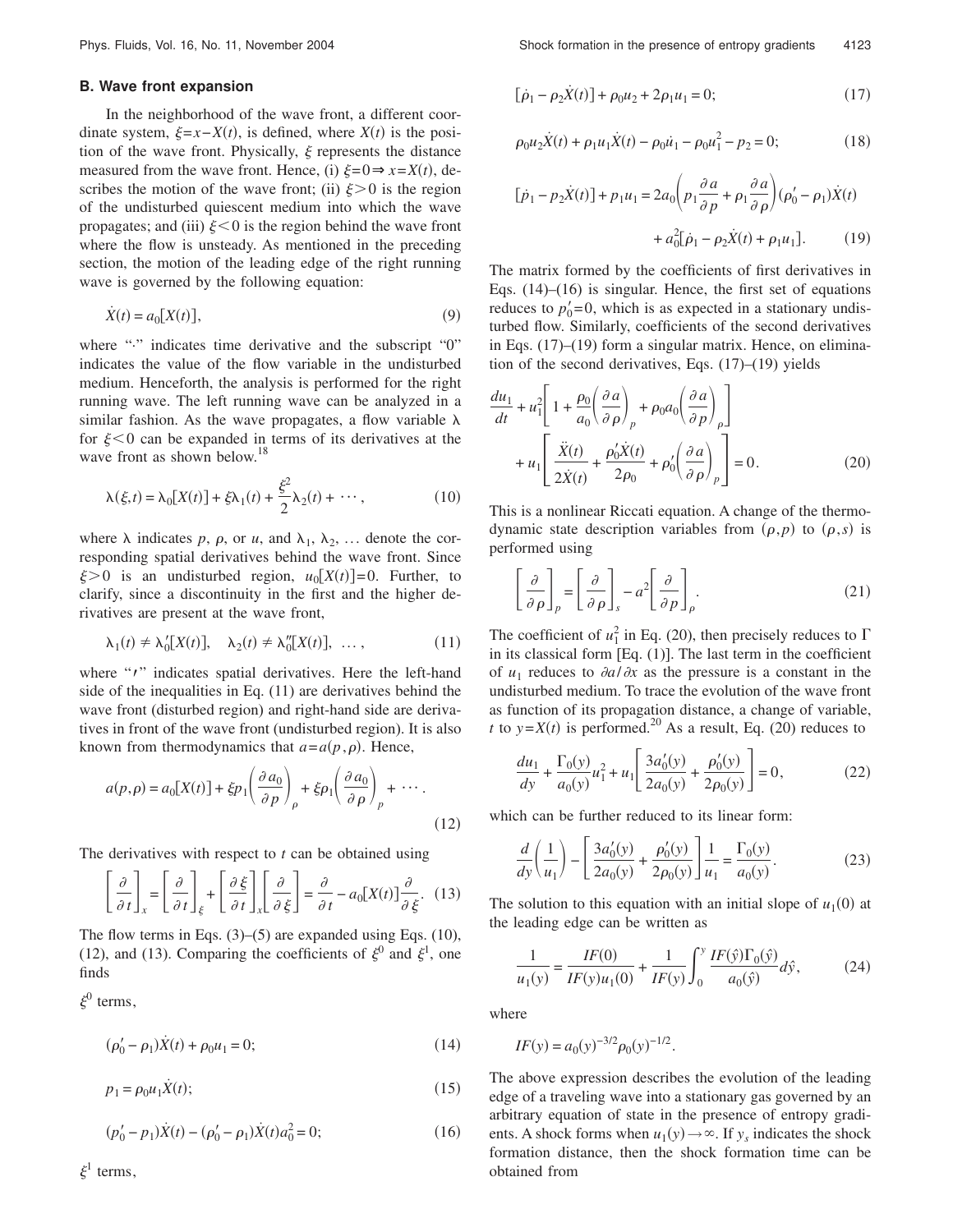$$
t_s = \int_0^{y_s} \frac{dy}{a_0(y)}.
$$

Thus, both the time and the location of shock formation are obtained. The above derivation is applicable for the case of constant area duct. An area variation term for a nonuniform duct can be easily included as shown in Appendix A.

#### **III. EXAMPLES**

### **A. Homentropic environment**

An infinite homentropic medium is considered first to illustrate the effect of  $\Gamma$  on the distortion of a wave. For a uniform medium ( $\Gamma = \Gamma_0 = constant$ ), Eq. (24) reduces to

$$
u_1(t) = \frac{u_1(0)}{1 + \Gamma_0 u_1(0)t}.
$$
\n(25)

For the formation of shock,  $u_1$  must become singular in finite time. If  $\Gamma_0 > 0$ , a compression wave steepens into a shock and rarefaction wave relaxes. On the other hand, if  $\Gamma_0 < 0$ , compression wave relaxes and rarefaction wave steepens into a shock. Hence, the sign of  $\Gamma$  is found to dictate the nature of evolution of a wave. Further, the rate of steepening of the leading edge is obtained by differentiating Eq. (25):

$$
\dot{u}_1(t) = -\Gamma_0 u_1^2(t). \tag{26}
$$

It is seen from the above expression that  $|\Gamma|$  decides the extent of nonlinear distortion. In particular, it is to be noted that when the quiescent medium is in vicinity of  $\Gamma = 0$ , there is very little steepening at the wave front. However, in these cases, it is interesting to note that the local values of  $\Gamma$  within the waveform varies between positive and negative values leading to highly nonclassical behavior. The order of complicacy involved in solving the problem for shock formation further increases. Although the steepening of the leading edge of the wave is still exactly given by Eq. (25), the assumption of shock formation, first at the leading edge, may not hold true anymore. The local evolution of the wave cannot be neglected in these cases.

If a shock forms, the time of shock formation and the distance traveled by the wave before it turns into a shock are given by

$$
\overline{t} = -\frac{1}{u_1(0)\Gamma_0}, \quad \overline{x} = -\frac{a_0}{u_1(0)\Gamma_0}.
$$
 (27)

It is clear from the above expression that the present problem does not have any natural length or time scales. However, before proceeding to the discussion of nonhomentropic environment, Eqs. (3)–(5) are nondimensionalized with a reference length  $L_0$ , velocity  $a_0$ , and density  $\rho_0$ . Hence,

$$
a^* = a/a_0
$$
,  $u_1^* = u_1L_0/a_0$ ,  $x^* = x/L_0$ ,  
 $t^* = ta_0/L_0$ ,  $\rho^* = \rho/\rho_0$ ,  $p^* = p/(\rho_0 a_0^2)$ .



FIG. 1. [van der Waals gas (FC-70).] Evolution of the leading edge of rarefaction waves in a medium having a linearly increasing temperature variation of 1.02 $T_c$  to 1.1 $T_c$  [i.e.,  $T(x^* = 0) = 1.02T_c$  and  $T(x^* = 1) = 1.1T_c$ ] at different pressures are plotted. A shock forms when  $1/u_1^* \rightarrow 0$ .

#### **B. Nonhomentropic environment**

In the present section, the formation of shock in a nonhomentropic environment is investigated. Since the pressure is a constant in the quiescent medium, variation of any one of the properties, say temperature or density, completely describes the quiescent medium. The derivation in Sec. II B, though valid for a general equation of state, the gas model in the present paper is taken to be of that defined by van der Waal's equation of state. Further, a power law variation of specific heat<sup>6</sup> is assumed. The details of the thermodynamic model and the symbols used are given in Appendix B. The results shown henceforth are for FC-70. The critical values for FC-70 are  $p_c = 10.2$  atm,  $T_c = 608.2$  K,  $C_{v\infty}/R$  $=$  118.7, and  $n = 0.4930$  obtained from Cramer.<sup>7</sup> Further, Eqs. (23) and (24) are nondimensionalized with  $a_0 = 10$  m/s,  $\rho_0$  $= \rho_c$ , and  $L_0 = 10$  m.

It is seen from Eq. (24) that steepening of a wave depends explicitly on the variation of sound speed, density, and  $\Gamma$  of the undisturbed medium. Discussion of a few examples will show that the effect of variation in  $\Gamma$  dominates over the effects due to variation of other thermodynamic properties on the distortion of the wave.

## **1. Rarefaction wave**

In general, a rarefaction wave steepens in a region where  $\Gamma$  < 0 and relaxes in a region where  $\Gamma$  > 0. The variation of the properties is chosen such that both behaviors can be well illustrated. For the present illustration, a linearly increasing temperature variation of  $1.02T_c$  to  $1.1T_c$  is chosen across a length of 10 m.

A right running rarefaction wave  $(u_1^* > 0)$  originating at *x* \*=0 will evolve in an increasing temperature field. Figure 1 illustrates the evolution of leading edge of rarefaction waves at different pressures for the above mentioned variation in temperature. At  $P_r = 1.04 P_c$ , the wave steepens throughout its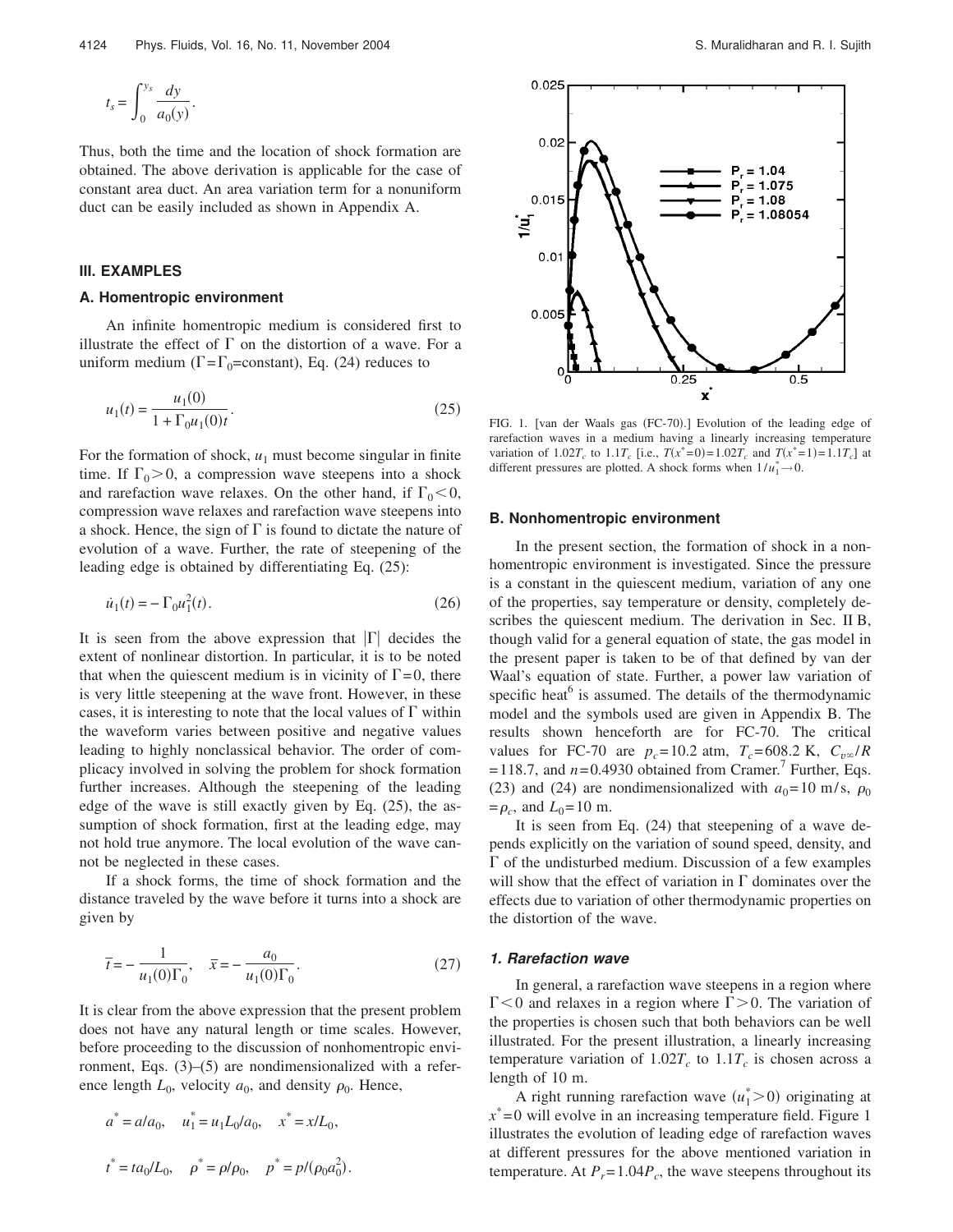

FIG. 2. (a) [van der Waals gas (FC-70).]  $\Gamma$  vs  $X^*$  is plotted for the same variation of temperature and pressures as in Fig. 1. At higher pressures and lower temperatures,  $\Gamma > 0$ . At high pressures, the region of negative  $\Gamma$  is sandwiched between the regions of positive  $\Gamma$ . Also, drastic changes in the value of  $\Gamma$  is observed for lower temperatures and higher pressures. (b) The values of  $\Gamma$  from  $x^* = 0$  to  $x^* = 0.1$  is scaled up and plotted again for clarity.

period of evolution before turning into a shock. As the pressure increases, one finds a region where the wave relaxes before the steepening begins and then eventually turns into a shock. The relaxation of the wave can be correlated with the fact that  $\Gamma$  is positive [see Fig. 2(b)] in the region. As the pressure is increased furthermore, the wave form just misses to form a shock and is seen as a tangent to the *x* axis. At the location of tangency, both  $1/u_1^*$  and  $d(1/u_1^*)$  vanish. It is seen from Eq. (24) that this is possible only when  $\Gamma=0$  at the location of tangency. This also shows that  $\Gamma$  must be negative at the location of formation of a rarefaction shock for the wave form of the nature considered having a discontinuity in its first derivative at the wave front, to steepen into a shock. However, the location of minimum  $u_1^*$ , is slightly offset from



FIG. 3. [van der Waals gas (FC-70).] Steepening of the leading edges of rarefaction waves having different initial strength  $[1/u_1^*(0)]$  is plotted for the linear variation of temperature as in Fig. 1. The pressure of the quiescent medium is 1.03  $P_c$ . As  $u_1^*$  increases, the shock formation distance decreases.

the location where  $\Gamma$  turns negative. In such a narrow region, interestingly, a rarefaction wave continues to relax even when  $\Gamma$  is negative. This is due to the effect of variation in sound speed and density, affecting the first term of Eq. (24) explicitly. Except in this narrow region, the behavior of the wave, i.e., whether it steepens or relaxes, is much decided by the sign of  $\Gamma$  and other properties indeed have a minor influence.

Figure 3 illustrates the evolution of wave with different  $u_1^*(0)$ . As the strength of the wave decreases, the shock formation distance increases. A wave with a critical strength just misses to form a shock and is seen as tangent to the *x* axis. Thus the initial strength of the wave must be above a certain value for it to develop into a shock within the region of interest.

Figure 4 depicts the variation in shock formation distances with changes in the value of the initial slope  $\left[ u_1^*(0) \right]$  at various pressures. The effect of pressure change is seen more clearly with an initial decrease and then a sudden increase in the shock formation distances at higher pressures. This is due to the rapid variation of  $\Gamma$  in the corresponding region [see Fig. 2(b)] due to small changes in pressure. The very high sensitivity of  $\Gamma$  to the changes in pressure for the region discussed is clearly depicted in Fig. 5. It is seen that drastic changes in the shock formation distances can be much attributed to the initial region of evolution, where the temperature is around 1.02*T<sup>c</sup>* , which is characterized by very high values of  $(\partial \Gamma / \partial p)_T$ . Since the value of  $\Gamma$  has a direct bearing on the shock formation distances, the region discussed here is highly sensitive to variation in pressures.

The calculations performed for the steepening of left running waves did not show any qualitative differences from that of right running waves. The sign and the magnitude of  $\Gamma$ was again found to be the dominating parameter in deciding the nature and the extent of nonlinear distortion.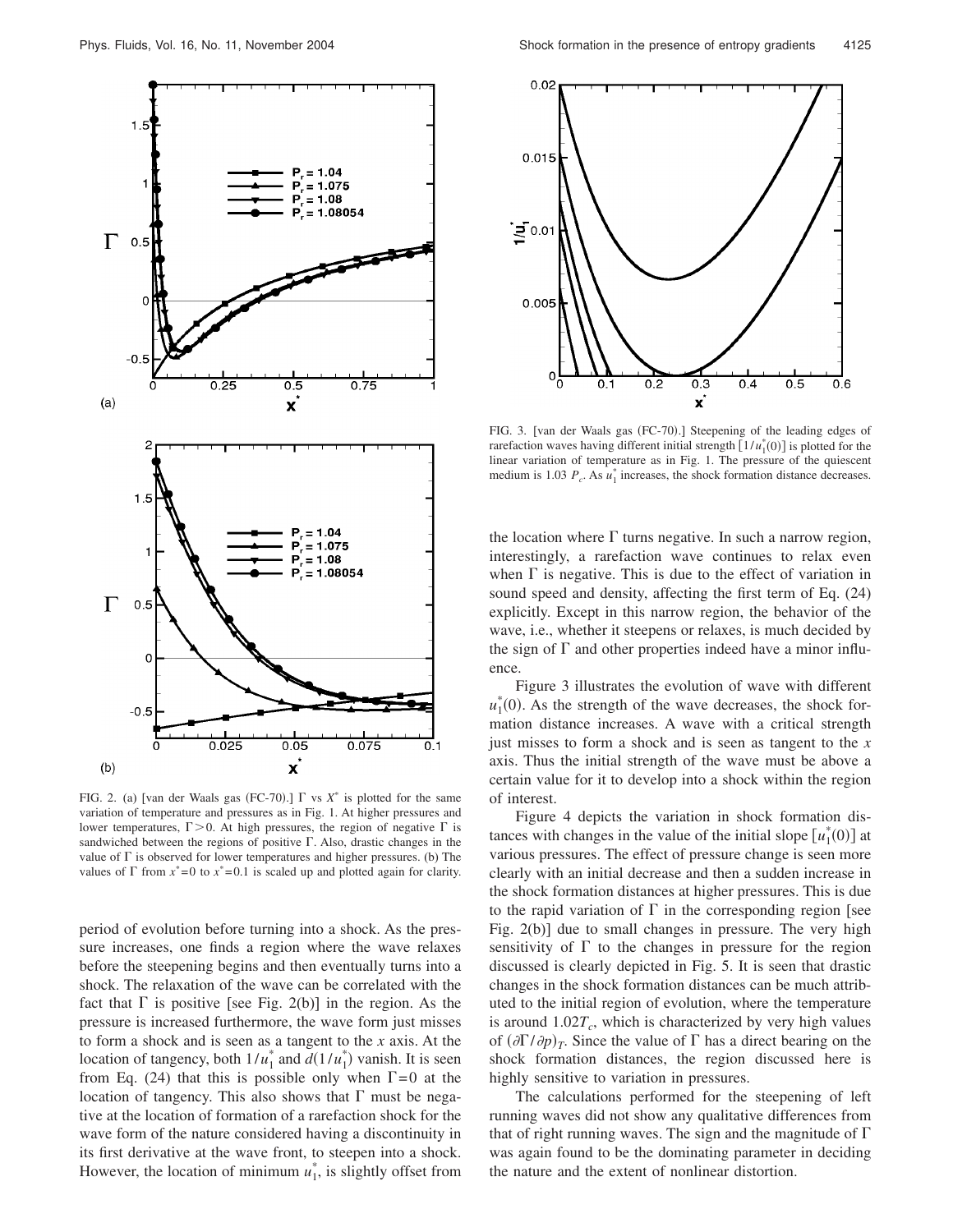

FIG. 4. [van der Waals gas (FC-70).] Shock formation distance of right running rarefaction waves at different pressures for the same linear temperature variation as in Fig. 1 is plotted against the inverse of the initial strength of the wave  $[1/u_1^*(0)]$ . The disturbances originate at  $x^* = 0$  and travel into the medium. A sudden increase in the shock formation distances at higher pressures is observed.

#### **2. Compression wave**

The behavior of the compression waves is based on the same principles as that of the rarefaction wave except for a change in sign. Hence, only two cases have been investigated below. A right running compression wave  $(u_1^*<0)$  is chosen to evolve in a linearly decreasing temperature field with temperature variation of  $1.08T_c$  to  $1.02T_c$  within the length of 10 m.

The evolution of the leading edge of the wave at different pressures is shown in Fig. 6. As the pressure is increased, the shock formation distance increases and above a critical pressure the waves start relaxing in the region of lower tem-



FIG. 5. Variation of  $(\partial \Gamma / \partial pr)_T$  is plotted for the same variation of temperature and pressures as in Fig. 1. The sensitivity of  $\Gamma$  for changes in pressure at low temperatures and high pressures is depicted.



FIG. 6. [van der Waals gas (FC-70).] Steepening of the leading edges of right running compression waves is plotted for different pressures. The initial strength of the waves are −0.03. The quiescent medium has a linearly decreasing temperature field of 1.08*T<sup>c</sup>* to 1.02*T<sup>c</sup>* .

peratures, consequently not developing into a shock. This happens because of the increase in the spread of the region in which  $\Gamma$  is negative with the increase in the pressure. However, as the pressure is increased further more, since a region of positive  $\Gamma$  develops at lower temperatures, the relaxing waves steepen again to form a shock. This is seen as a sudden increase in the shock formation distances at higher pressures as depicted in Fig. 7.

The above examples examine the results in a quiescent flow with a linear variation in temperature for some interesting cases. A medium having any smooth variation of temperature or density can be analyzed in a similar fashion, sub-



FIG. 7. [van der Waals gas (FC-70).] Shock formation distances of right running compression waves are plotted against the inverse of its initial strength  $[1/u_1^*(0)]$  for different pressures. The temperature variation is same as that in Fig. 6. The waves originate at  $x^* = 0$ .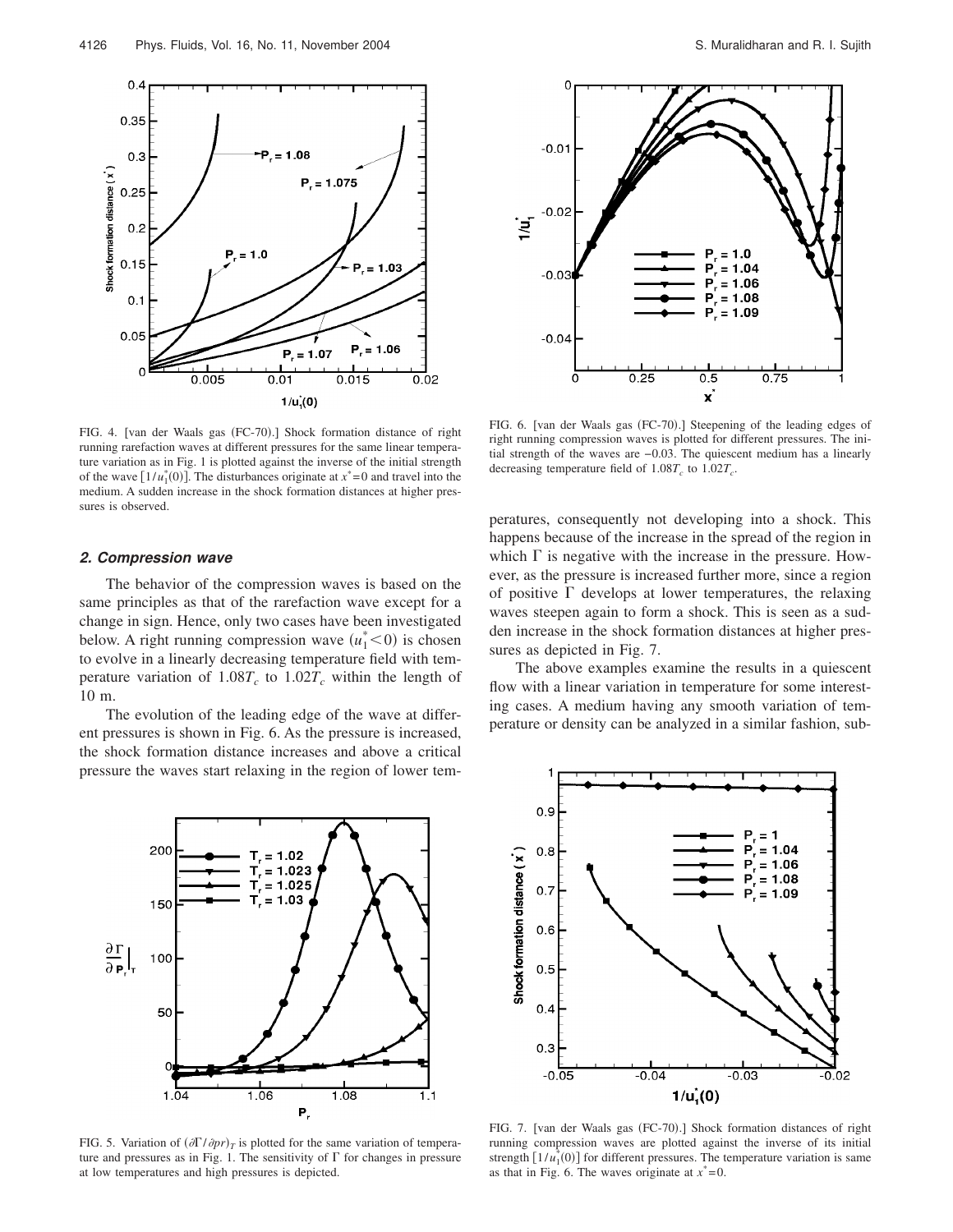ject to the only restriction that the range of temperatures in the medium should not enter the liquid or the two phase regime.

#### **IV. SUMMARY**

The effect of variation of  $\Gamma$  on the nonlinear steepening of the wave front of a finite amplitude wave in a quiescent medium in the presence of entropy gradients has been analyzed. A closed form solution is obtained for the steepening of the leading edge of wave using the method of wave front expansion. The analysis has been carried out for a single phase fluid whose behavior is defined by a general equation of state with varying specific heats. In particular, the results have been discussed for a van der Waal's gas with a powerlaw variation in specific heats in the near-critical region. The effect of variation in pressure and temperature, resulting in the variation of  $\Gamma$ , on the evolution of both compression and rarefaction wave forms have been investigated. Unlike in the classical case of positive  $\Gamma$ , rarefaction shocks emerge out as a natural consequence of the phenomenon of negative nonlinearity  $(\Gamma < 0)$ . Except in a very narrow region, the sign of  $\Gamma$  was found to be the dominating factor in deciding whether a wave steepens or relaxes. In this narrow region, a rarefaction wave continues to relax even if  $\Gamma$  < 0. This is due to the effect of variation in sound speed and density on the distortion of the wave. Further, certain regions were found to be highly sensitive to changes in pressure. Such regions are in turn characterized by rapid variation of  $\Gamma$ , resulting in a sudden change in the shock formation distances. It was also found that for a medium having a given variation in temperature, and a given pressure, the strength of a wave (both compression, and rarefaction wave) must be above a critical value for it to develop into a shock within the region of interest.

## **ACKNOWLEDGMENTS**

The authors would like to thank M. Tyagi and H. Santosh for having interesting discussions with them while doing this work.

# **APPENDIX A: VARIABLE AREA DUCTS**

The above analysis can easily be extended to a nonuniform duct.<sup>20</sup> The continuity equation has an added term  $[(\rho u/A)(dA/dx)]$ , where  $A = A(x)$ , is the variation in area. In writing the governing equations for such a system, the flow is still assumed one dimensional, with a planar wave front. Such an assumption will be approximately true as long as the variation in the area is gradual. Then, following similar steps of derivation as done before in Sec. II B, one finds that the only change required to be made is in Eq. (24),

$$
IF(y) = a_0(y)^{-3/2} \rho_0(y)^{-1/2} A_0(y)^{-1/2}.
$$

# **APPENDIX B: THERMODYNAMIC MODEL**

## **1. van der Waal's equation of state**

$$
P_r = \frac{8T_r}{3\nu_r - 1} - \frac{3}{\nu_r^2}.
$$
 (B1)

*Zc* , the critical compressibility, is assumed to be a universal constant with a value 3/8 for a van der Waal's gas. In Eq. (B1),  $P_r = P/P_c$ ,  $T_r = T/T_c$ , and  $v_r = v/v_c$  are the reduced pressure, temperature, and specific volume, respectively. In the near critical region, variation in specific heat is found to approximately obey power law.<sup>6</sup>

#### **2. Power law of specific heats**

$$
c_{\nu\infty}(T_r) = c_{\nu\infty}(1)T_r^n,\tag{B2}
$$

where  $c_{\nu\infty}(T_r)$  is the zero pressure specific heat at a given temperature, and *n* is the power law exponent. The specific heat of van der Waal's gas is independent of the pressure and is a function of temperature only. Further, to compute  $\Gamma$ , it is found useful to write  $\Gamma$  in the following form:

$$
\Gamma = -\frac{\nu_r}{2} \frac{\left(\frac{\partial^2 p_r}{\partial \nu_r^2}\right)_s}{\left(\frac{\partial p_r}{\partial \nu_r}\right)_s}.
$$
\n(B3)

With the knowledge of the state equation in the from *p*  $=p(\nu_r, T_r)$ ,  $\Gamma$  and *a* can be computed easily using

$$
\left(\frac{\partial^2 P_r}{\partial \nu_r^2}\right)_s = \left(\frac{\partial^2 P_r}{\partial \nu_r^2}\right)_T - 3Z_c \epsilon T_r \left(\frac{\partial P_r}{\partial T_r}\right)_\nu \frac{\partial^2 P_r}{\partial \nu_r \partial T_r} \n+ 3Z_c^2 \epsilon^2 T_r^2 \left(\frac{\partial P_r}{\partial T_r}\right)_\nu^2 \left(\frac{\partial^2 P_r}{\partial T_r^2}\right)_\nu \n+ Z_c^2 \epsilon^2 T_r \left(\frac{\partial P_r}{\partial T_r}\right)_\nu^3 \left[1 - \frac{T_r}{c_\nu} \left(\frac{\partial c_\nu}{\partial T_r}\right)_\nu\right]
$$
\n(B4)

and

$$
\left(\frac{\partial P_r}{\partial v_r}\right)_s = \left(\frac{\partial P_r}{\partial v_r}\right)_T - Z_c \epsilon T_r \left(\frac{\partial P_r}{\partial T_r}\right)_\nu^2,
$$
\n(B5)

where  $\epsilon = R/c_{\nu\infty}(T_c)$ .

- <sup>1</sup>W. D. Hayes, *Gasdynamic Discontinuities*, Princeton Series on High Speed Aerodynamics and Jet Propulsion (Princeton University Press, Princeton, 1960).
- 2 L. D. Landau and E. M. Lifschitz, *Fluid Mechanics* (Addison-Wesley, Boston, 1959).
- <sup>3</sup>H. A. Bethe, "The theory of shock waves for an arbitrary equation of state," Office of Scientific Research and Development, Washington, DC, Report No. 545 (1942).
- <sup>4</sup>Y. B. Zeldovich and Y. P. Raizer, *Physics of Shock Waves and High Temperature Hydrodynamic Phenomena* (Academic, New York, 1966).
- <sup>5</sup>P. A. Thompson, "A fundamental derivative in gasdynamics," Phys. Fluids **14**, 1843 (1971).
- 6 P. A. Thompson and K. C. Lambarkis, "Negative shock waves," J. Fluid Mech. **60**, 187 (1973).
- ${}^{7}$ M. S. Cramer, "Negative nonlinearity in selected fluorocarbons," Phys. Fluids A **1**, 1894 (1989).
- <sup>8</sup>M. S. Cramer, A. Kluwick, L. T. Watson, and W. Pelz, "Dissipative waves in fluids having both positive and negative nonlinearity," J. Fluid Mech. **169**, 323 (1986).
- <sup>9</sup>M. S. Cramer and R. Sen, "Shock formation in fluids having embedded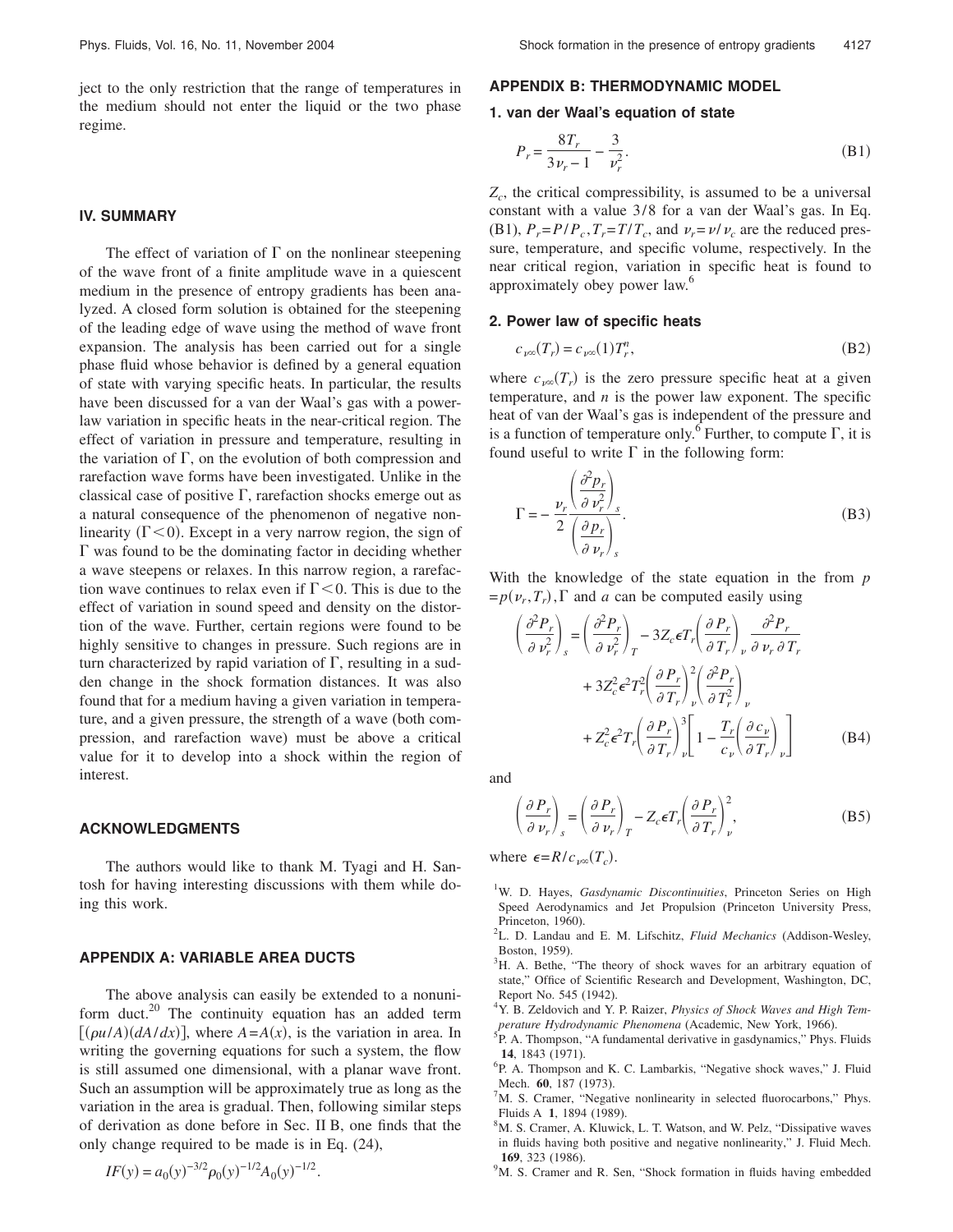regions of negative nonlinearity," Phys. Fluids **29**, 2181 (1986).

- <sup>10</sup>M. S. Cramer, "Structure of weak shocks in fluids having embedded regions of negative nonlinearity," Phys. Fluids **30**, 3034 (1987).
- <sup>11</sup>M. S. Cramer and A. Kluwick, "On the propagation of waves exhibiting both positive and negative nonlinearity," J. Fluid Mech. **142**, 9 (1983).
- <sup>12</sup>M. S. Cramer, in *Nonlinear Waves in Real Fluids*, edited by A. Kluwick (Springer, New York, 1991), p. 91.
- $13$ M. S. Cramer and S. Park, "On the suppresion of shock-induced separation in Bethe–Zeldovich–Thompson fluids, " J. Fluid Mech. **393**, 1 (1973).
- <sup>14</sup>J. F. Monaco, M. S. Cramer, and L. T. Watson, "Supersonic flows of dense gases in cascade configurations," J. Fluid Mech. **330**, 31 (1997).
- <sup>15</sup>B. P. Brown and B. M. Argrow, "Application of Bethe–Zel'dovich– Thompson fluids in organic Rankine cycle engines," J. Propul. Power **16**,

1118 (2000).

- <sup>16</sup>S. H. Fergason, T. L. Ho, B. M. Argrow, and G. Emanuel, "Theory for producing a single-phase rarefaction shock wave in a shock tube," J. Fluid Mech. **445**, 37 (2001).
- <sup>17</sup>A. Kluwick and E. A. Cox, "Propagation of weakly nonlinear waves in stratified media having mixed nonlinearity," J. Fluid Mech. **244**, 171 (1992).
- <sup>18</sup>G. B. Whitham, *Linear and Nonlinear Waves* (Wiley, New York, 1974).
- <sup>19</sup>H. Lin and A. J. Szeri, "Shock formation in the presence of entropy gradients," J. Fluid Mech. **431**, 161 (2001).
- <sup>20</sup>M. Tyagi and R. I. Sujith, "Nonlinear distortion of travelling waves in variable-area ducts with entropy gradients," J. Fluid Mech. **492**, 1 (2003).
- <sup>21</sup>D. Chandrasekar and P. Prasad, "Transonic flow of a fluid with positive and negative nonlinearity through a nozzle," Phys. Fluids A **3**, 427 (1991).